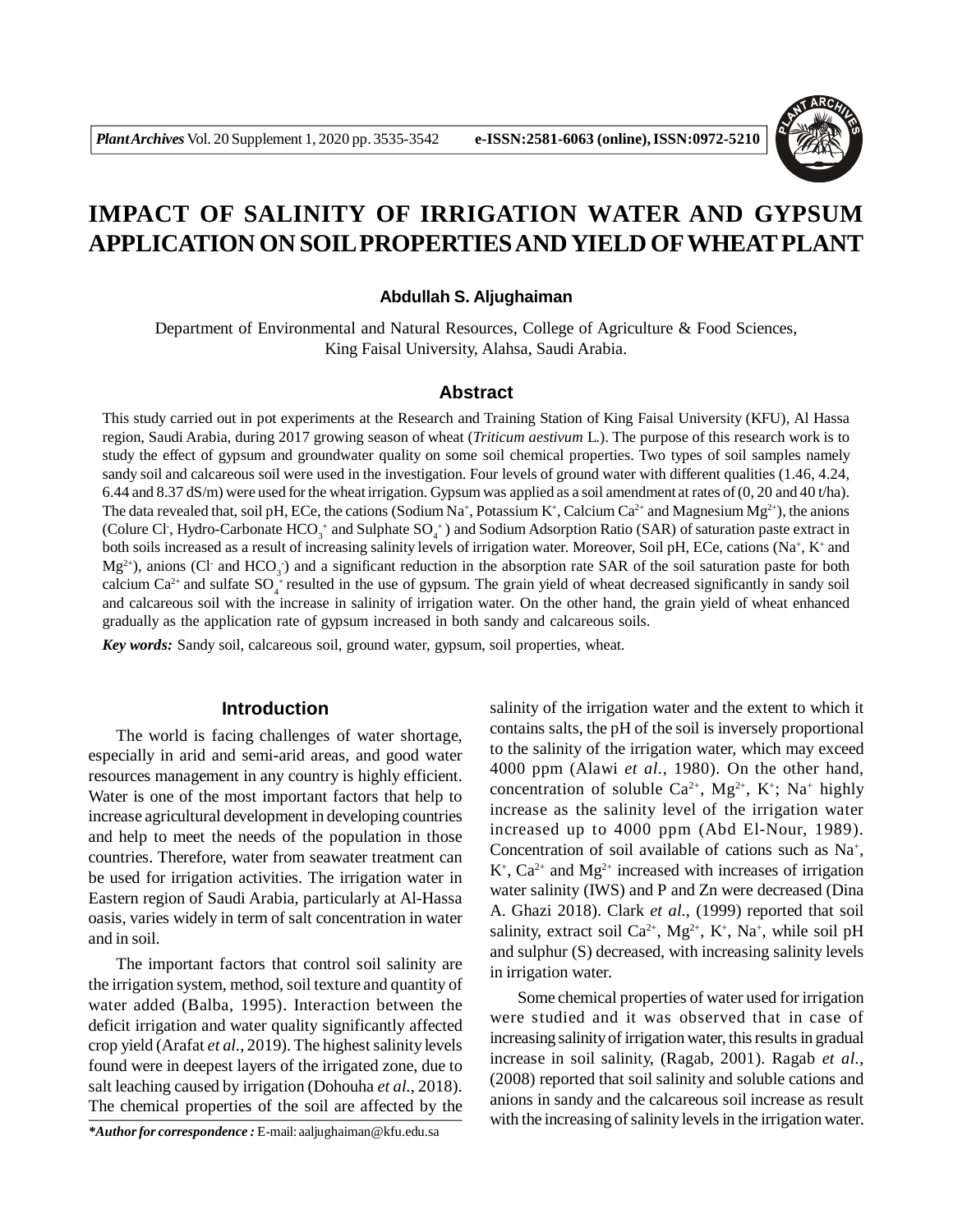Kalavrouziotis *et al.,* (2008) found that the effects of the treated municipal reclaimed wastewater (TMRW) on macro- and the micro-elements status of the soil. The results showed that applied TMRW has significant increasing, in the comparison by control, the content of some the macro and the microelements in the same soil type, whereas, concentrations of the most of them in general were accepted of the critical levels.

Kadam and Mahatma (2006) noticed that soil pH, EC, Na<sup>+</sup> , Mg2+ and SAR of saturation soil paste extracted has been increased with the saline water irrigation treatments, in the other hand  $Ca^{2+}$  contents has been decreased. Fatih *et al.,* (2007) reported that, the applied wastewater has been increased of the soil salinity, exchangeable of  $Ca^{2+}$ ,  $Mg^{2+}$ ,  $K^+$ ; Na<sup>+</sup> and has been decreased of the soil pH.

Bajwa *et al.,* (1993) reported that application of gypsum decreased sodium adsorption ratio of the soil. Niazy *et al.,* (2000) reported that various gypsum treatments resulted in improved soil chemical properties by lowering its pHs, ECe and SAR.

C.M. *et al.,* 2012 mentioned that Gypsum that was not treated with sulfur was significantly increased at the occurrence of ground clusters less than 0.25 mm, the rate of water leaching in the soil and the rate of salinity of sodic Ks of the soil. However, it was confirmed by a prolonged experiment where no significant changes in soil acidity were observed using gypsum and irrigation using saline water (Rashid *et al.,* 1994). It was observed that pH, ECe,  $Na +$ ,  $Mg2 +$  and SAR in the saturated soil sample extract were reduced at the same time, an increase in Ca2 content was observed with the addition of gypsum (Kadam and Mahatma, 2006).

Wheat is considered a crop that is classified as semiresistant to the salinity of water and soil. It was noted (Padole 1991) that in the case of irrigation with high salinity water about ( $EC = 4.2$  dSm<sup>-1</sup>) or severe water in the salinity ( $EC = 14$  dSm<sup>-1</sup>) Sodium absorption ratio (SAR = 8.6) resulted in a very significant decrease in the value of wheat production. Chauhan and Singh (1993) studied wheat production in clay sandy soils under the influence of salinity levels of irrigation water with a value between  $2\n-16$  dSm<sup>-1</sup>. It was found that seed germination of wheat decreased in relation to salinity levels greater than 6 dSm-<sup>1</sup>. Also, the dry matter (DM) and wheat grain production decreased at salinity levels of 12 dSm<sup>-1</sup>.

Soliman *et al.*, (1994) found that when irrigated with salinity levels 4, 8.2, and  $12.5$  dSm<sup>-1</sup> helped reduce hay and wheat grains, (Samiha 2006) found that when using saline irrigation water, the value of wheat yield was reduced by 4.14, 4.38% for each of Sakha 93 varieties, brief 168 respectively, Wheat yield increased by 132% using gypsum soil treatment by 100% (Niazi 2000). The addition of gypsum to soil during deep tillage improved the physical and chemical properties of saline soils with sodium ion and increased wheat yield (Kheir *et al.,* 2018).

The aims of current research work are to clarify the impact of irrigation by saline water and application of gypsum as a soil amendment on soil chemical properties of the calcareous and sandy soils and yield of wheat plant that irrigated with saline water.

#### **Materials and methods**

The experiments of the study conducted in pots under greenhouse conditions at the Research and Training Station of KFU, Al Hassa area. Two types of soil samples namely sandy soil and calcareous soil were used, taken from surface layer (0-30 Cm), were collected from the Station and Al Hassa area. Some physical and chemical properties of these soils are shown in Table 1. Four levels of ground water with different qualities (1.46, 4.24, 6.44 and  $8.37$  dS m<sup>-1</sup>) were used for irrigation. Chemical analysis of ground water was determined according to the recommended methods (Richard, 1972, Wilcox, 1958 and FAO, 1973 & 1976) (Table, 2). Gypsum was applied as a soil amendment at rates of (0, 20 and 40 t/ha).

Plastic pots of 30 cm in diameter and 35 cm deep with small holes in the bottom for drainage were filled with 20kg soil samples mixed with gypsum, leaving about 7 cm of free upper space for applying irrigation water. The experiment was conducted in a Split Plot Design with 3 replicates. The main plots contain Gypsum (G) treatments, while the subplot was devoted to the groundwater (W) treatments. The pots were seeded with wheat, Twenty five seeds of wheat *Triticum aestivum* L., were planted in each pot on Oct.,15, 2016 When seedlings were established, and then thinned to ten uniform plants per pot. Nitrogen, Phosphorus and potassium fertilizer was added as per recommendation of Ministry of Agriculture. Throughout the harvest period (Feb., 25, 2017) grains yield per pot was measured.

At the end of season, representative soil samples were taken by soil tube from each pot to a depth of 28 cm. All collected soil samples were air dried, grounded and sieved through a 2mm sieve and kept for chemical analysis. The pH and total soluble salts were measured in the soil paste extract (Rhoades, 1982). Sodium and potassium was determined by flame photometery according to Jackson (1973). Calcium and magnesium were determined by atomic absorption spectrophotometer according to Carter (1993). Soluble carbonates and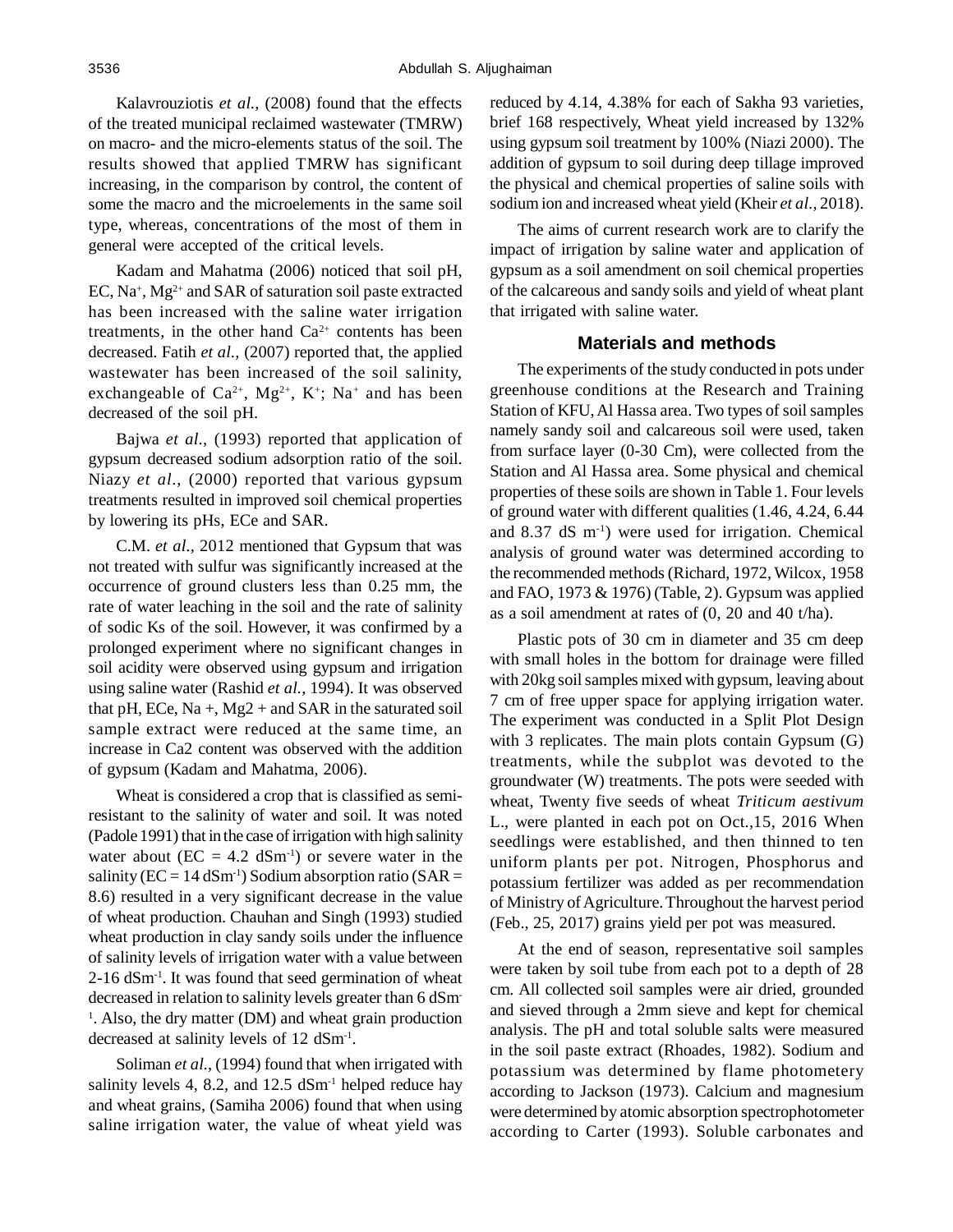bicarbonates were determined volumetrically in the soil paste extract by titration against 0.01 N Hydrochloric acid using phenolphthaline and methyl orange as an indicator according to Jackson (1967). Soluble chlorides were determined by titration with 0.01 N silver nitrate solution and potassium chromate as indicator according to Richards (1954).

All collected data were subjected to statistical analysis of variance according to SAS Software (SAS Institute Inc., 1996).

# **Results and Discussion**

### **Quality of irrigation water**

The water quality parameters for all selected ground water sources (1.46 to 8.37 dS/m), were evaluated and presented in Table 3. (FAO, 1976 ), recognized that the salinity level of  $EC-iw = 3 dSm^{-1}$  is acute and causes soil and plant problems. Therefore, the appropriate value for the treatment of a salinity problem is  $EC-iw = 1 dSm^{-1}$ , which is below the limit that causes salinity problems. Any problem in its use in agricultural activities.

Other treatments of irrigation water have ECiw values more than the critical level ranging from moderate Table 1: Physical and chemical properties of soils.

| <b>Property</b>              | <b>Sandy</b>      | <b>Calcareous</b> |
|------------------------------|-------------------|-------------------|
| Particle size distribution,% | soil              | soil              |
| sand                         | 92.32             | 59.12             |
| silt                         | 2                 | 24                |
| clay                         | 5.68              | 16.68             |
| Texture                      | sand              | sandy loam        |
| EC, dS/m                     | 0.92              | 1.26              |
| pH                           | 7.11              | 7.99              |
| Cations, meq/L               | Paste             | Paste             |
| $Na+$                        | 1.51              | 1.71              |
| $K^+$                        | 0.75              | 0.71              |
| $Ca^{++}$                    | 4.51              | 6.47              |
| $\overline{\text{Mg}^{++}}$  | 2.47              | 3.67              |
| Anions, meq/L                | Paste             | Paste             |
| $CO_{3}^{-}+HCO_{3}^{-}$     | $\overline{1.15}$ | 1.3               |
| Cŀ                           | 5.72              | 6.21              |
| $\overline{SO_4}$            | 2.37              | 4.79              |
| $NO_3^-$ , mg/L              | 17.36             | 21.7              |
| CaCO3,%                      | 2.6               | 27.9              |

| Table 2: Water quality characteristics of irrigation water. |  |
|-------------------------------------------------------------|--|
|-------------------------------------------------------------|--|

| Treatm-   PH   |      |        | <b>ECSoluble cations, meq/L</b> |                    |           | Soluble anions, meg/L |       |                  |                 |
|----------------|------|--------|---------------------------------|--------------------|-----------|-----------------------|-------|------------------|-----------------|
| lent NO.       |      | (dS/m) | $Na+$                           | $\mathbf{K}^{\!+}$ | $Ca^{2+}$ | $\mathbf{Mg}^{2+}$    | CL    | HCO <sub>2</sub> | SO <sup>2</sup> |
|                | 7.06 | 1.46   | 7.64                            | 0.31               | 4.15      | 2.41                  | 5.80  | 3.83             | 4.88            |
| 2              | 6.89 | 4.24   | 19.18                           | 0.99               | 12.05     | 9.50                  | 22.00 | 5.10             | 14.63           |
| 3              | 7.55 | 6.44   | 28.97                           | 1.29               | 19.26     | 14.13                 | 36.10 | 3.83             | 23.72           |
| $\overline{4}$ | 7.04 | 8.37   | 40.26                           | $1.90 \;$          | 24.07     | 14.93                 | 45.50 | 6.38             | 29.29           |

to high saline. High salinity irrigation water (8.37 dS/m) may cause severe salinity problems for soil and plant. Consequently, continuous irrigation without good water management (washing needs) will lead to large and significant salinity problems in the soil and thus adversely affect plants.

Table 3 show that Sodium Adsorption Ratio, (SAR) of the values of all sources of ground water has the lowest in the comparing with the value of the critical sodium hazard level (less than 10), has been reported by (Richards, 1972).

Sodium gravity index in groundwater is expressed as soluble sodium (SSP) where SSP ranges from 45.51 to 45.98%. The data revealed that all values of SSP were in the range of safety limit  $(< 60\%)$  as reported by Wilcox (1958).

Magnesium hazard (SMgP) considered one of an important suitable irrigation water. In this respect, the SMgP values tabulated within Table 3 indicated that all sources of ground water have a value ranged from 36.76 to 44.08%. Therefore, all obtained values of magnesium hazard for treatments irrigation water are less than the 50%, harmful level. Salts of magnesium have some toxic effects on the higher toxicity of Mg ions and plants than the toxicity of the Na ions which it has the same concentration.

The remaining sodium RSP helps in the formation of carbonates and the dissolution and deposition of calcium as well as the degree of being less than magnesium carbonate. Thus, the rate of insoluble carbonate increases and increases the severity of the sodium in irrigation water more and worsens the condition of the irrigated soil with this water containing sodium carbonate.

The obtained values of the RSP are negative values, which means that  $Ca^{2+} + Mg^{2+}$  is more than the  $CO_3^{2+}$  + HCO-3 resulted in no problem of sodium hazard. Potential salinity (PS) for all sources of groundwater used ranged from 8.24 to 60.14 meq/L. The high values of PS over the critical level (5 meq/L) as reported by Richards (1972) may be due to high chloride and sulphate content in the irrigation water. Chloride ion (Cl<sup>-</sup>) is extremely high and ranged from 5.80 to 45.5 meq/L as shown in Table 2. According to the guidelines for interpreting water quality (FAO, 1976) this may also cause severe problems

concerning Cl- toxicity to plants. The nitrate contents  $(NO<sub>3</sub>)$  of groundwater used in this study varied from treatment to another, but did not exceed the critical limit (45 mg/L) that cause nitrate poisoning (Wilcox, 1958). Generally, from the data previously presented, it appears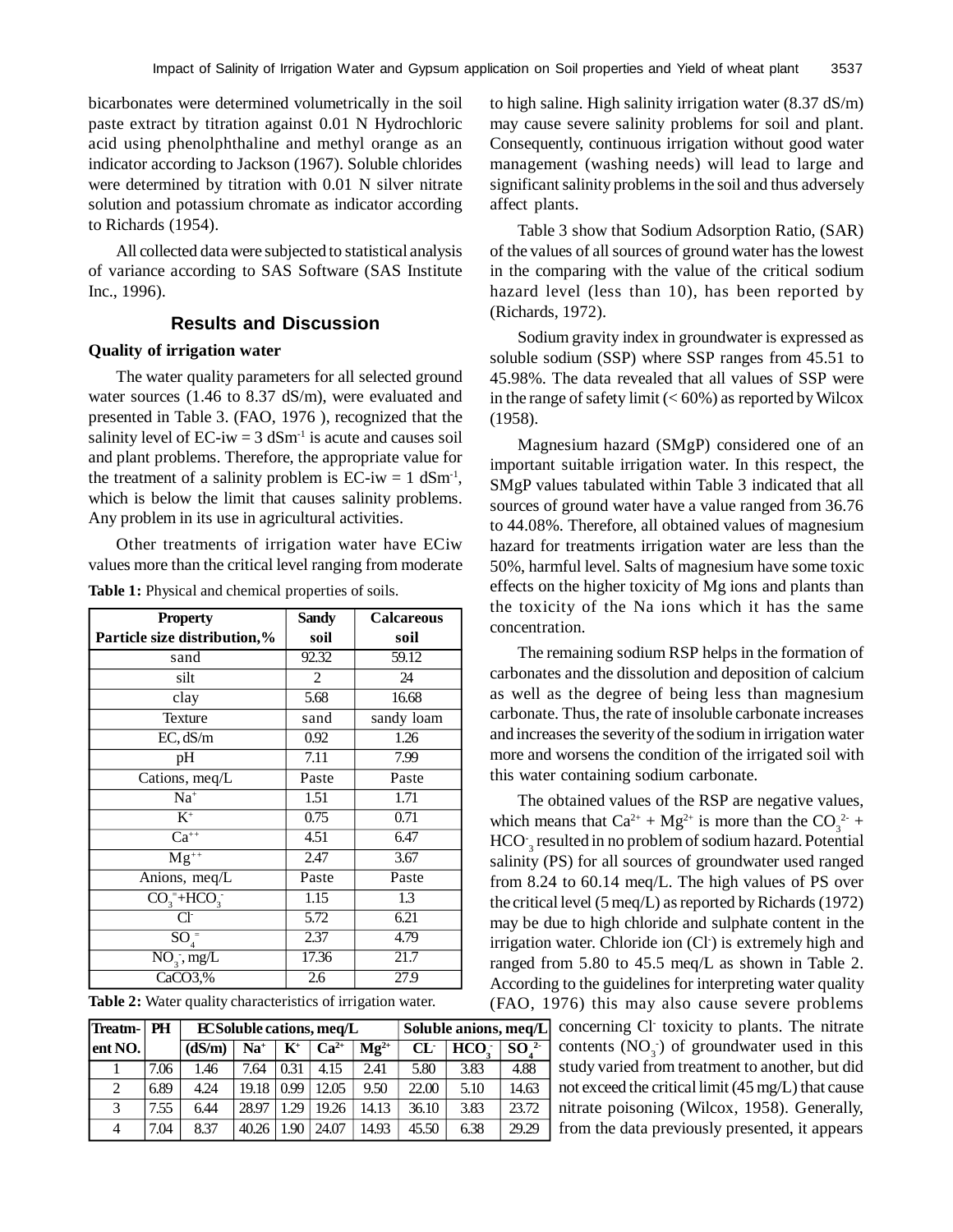| Treatm-                | $_{\rm EC}$ |      |       |                      | $SAR$ $SSP$ $RSP$ $SMgP$ $PS$ |       | $NO$ . |
|------------------------|-------------|------|-------|----------------------|-------------------------------|-------|--------|
| ent NO. $\vert$ (dS/m) |             |      |       |                      |                               |       | (mg/L) |
|                        | 1.46        | 4.22 | 52.67 |                      | $-2.73$ 36.76                 | 8.24  | 8.00   |
| 2                      | 4.24        | 5.84 |       | 45.98 -16.45 44.08   |                               | 29.31 | 30.40  |
| 3                      | 6.44        | 7.09 |       | 45.51 -29.57 42.32   |                               | 47.96 | 40.20  |
| 4                      | 8.37        | 9.12 |       | $49.60$ -32.63 38.29 |                               | 60.14 | 24.50  |

**Table 3:** Quality parameters of ground water used in the irrigation.

that, ground water has been used in the current study may cause some problems.

### **The effect of saline irrigation water and gypsum on the soil chemical properties**

The data in Tables no. (4 and 5) show the electrical conductivity of soil paste extract (ECe) significantly increased because of the increasing the irrigation water salinity levels, which less pronounced in the sandy soil than calcareous soils. This attributed to great surface area of fine particles, which adsorb the more soluble and the exchangeable cations of the saline solution. The highest values were 1.70 and 6.93 dS/mfor the treatment (4) and lowest one for the control (treatment, 1) (1.04; 1.40 dS/m) in the sandy and the calcareous soil, in the same sequence. There are a significant correlation between the salinity of irrigation water (ECiw) and soil salinity (ECe), it reached a values of 0.99<sup>\*\*</sup> and 0.99<sup>\*\*</sup> for sandy soil and calcareous soil, respectively. Dahdoh and Hassan (1997) confirmed this result. They mentioned the increasing in soil ECe attributed to accumulation of the salts in the soil as result of the application of the saline water. Soil pH increased from 7.37 to 7.56 and from 7.95 to 8.31 for sandy soil and calcareous soil, respectively under saline water irrigation treatment.

The data also, indicated that all soluble cations and anions of soil solution were significantly increased as the salinity of irrigation water increased. Soluble calcium content in sandy soil increased by 21, 45 and 63%, respectively over the control (treatment, 1). The corresponding values for calcareous soil were 162, 279 and 395 %, respectively over the control (treatment, 1). Also, soluble magnesium content in sandy soil increased by 32, 50 and 94%, respectively over the control (treatment, 1). The corresponding values for calcareous soil 131, 246 and 421 %, respectively over the control (treatment, 1). Soluble chloride increased by 124, 141 and 147% in sandy soil and 216, 369 and 472% in

**Table 4:** Effect of of irrigation water salinity and gypsum on chemical properties of sandy soil.

|                              | <b>Treatments</b> |          | EC       |          |                             | The soluble cations, (meq/L) |                | The soluble anions, (meq/L) |                  |                             |          |
|------------------------------|-------------------|----------|----------|----------|-----------------------------|------------------------------|----------------|-----------------------------|------------------|-----------------------------|----------|
| Gypsum(t/ha)                 | Water, dS/m       |          | (dS/m)   | $Ca2+$   | $\mathbf{M}\mathbf{g}^{2+}$ | $Na+$                        | $\mathbf{K}^+$ | CI <sub>1</sub>             | $\overline{HCO}$ | $\overline{{\rm SO}_{4}^2}$ |          |
| $\overline{0}$               | 1.34              | 7.49     | 1.09     | 1.22     | 0.68                        | 8.18                         | 0.29           | 9.06                        | 0.20             | 1.11                        | 8.39     |
|                              | 4.24              | 7.58     | 1.39     | 1.34     | 1.26                        | 10.92                        | 0.33           | 11.68                       | 0.23             | 1.94                        | 9.58     |
|                              | 6.44              | 7.61     | 1.65     | 1.52     | 1.44                        | 12.57                        | 0.38           | 13.01                       | 0.26             | 2.63                        | 10.34    |
|                              | $\Omega$          | 7.64     | 1.89     | 1.68     | 1.57                        | 13.44                        | 0.42           | 13.19                       | 0.33             | 3.59                        | 10.54    |
| $\overline{20}$              | 1.34              | 7.35     | 1.05     | 1.25     | 0.88                        | 7.88                         | 0.28           | 7.21                        | 0.17             | 2.91                        | 7.64     |
|                              | 4.24              | 7.48     | 1.26     | 1.39     | 1.01                        | 8.60                         | 0.35           | 8.72                        | 0.22             | 2.41                        | 7.85     |
|                              | 6.44              | 7.56     | 1.52     | 1.55     | 1.16                        | 11.48                        | 0.37           | 9.97                        | 0.28             | 4.30                        | 9.87     |
|                              | 8.37              | 7.55     | 1.63     | 1.73     | 1.69                        | 11.99                        | 0.41           | 10.85                       | 0.30             | 4.66                        | 9.17     |
| 40                           | 1.34              | 7.27     | 0.99     | 1.27     | 0.87                        | 6.51                         | 0.29           | 6.21                        | 0.16             | 2.56                        | 6.30     |
|                              | 4.24              | 7.39     | 1.12     | 1.52     | 0.93                        | 8.23                         | 0.31           | 7.50                        | 0.19             | 3.30                        | 7.43     |
|                              | 6.44              | 7.44     | 1.36     | 1.65     | 1.05                        | 9.88                         | 0.33           | 8.82                        | 0.23             | 3.86                        | 8.49     |
|                              | 8.37              | 7.48     | 1.59     | 1.85     | 1.45                        | 11.74                        | 0.34           | 9.10                        | 0.27             | 6.01                        | 9.14     |
| main effect of gypsum (t/ha) |                   |          |          |          |                             |                              |                |                             |                  |                             |          |
| $\Omega$                     |                   | 7.58     | 1.51     | 1.44     | 1.24                        | 11.28                        | 0.36           | 11.74                       | 0.26             | 2.32                        | 9.71     |
| 20                           |                   | 7.49     | 1.37     | 1.48     | 1.18                        | 9.99                         | 0.35           | 9.19                        | 0.24             | 3.57                        | 8.63     |
| 40                           |                   | 7.40     | 1.27     | 1.57     | 1.07                        | 9.09                         | 0.32           | 7.91                        | 0.21             | 3.93                        | 7.84     |
| LSD(0.05)                    |                   | $0.01**$ | $0.02**$ | $0.04**$ | $0.18**$                    | $0.23**$                     | $0.01**$       | $0.05**$                    | $0.02**$         | $0.06**$                    | $0.15**$ |
| main effect of water (dS/m)  |                   |          |          |          |                             |                              |                |                             |                  |                             |          |
| 1.34                         |                   | 7.37     | 1.04     | 1.25     | 0.81                        | 7.52                         | 0.29           | 7.49                        | 0.18             | 2.19                        | 7.44     |
| 4.24                         |                   | 7.48     | 1.26     | 1.42     | 1.07                        | 9.25                         | 0.33           | 9.30                        | 0.21             | 2.55                        | 8.29     |
| 6.44                         |                   | 7.54     | 1.51     | 1.57     | 1.22                        | 11.31                        | 0.36           | 10.60                       | 0.26             | 3.60                        | 9.57     |
| 8.37                         |                   | 7.56     | 1.70     | 1.75     | 1.57                        | 12.39                        | 0.39           | 11.05                       | 0.30             | 4.75                        | 9.62     |
| LSD(0.05)                    |                   | $0.02**$ | $0.02**$ | $0.02**$ | $0.16**$                    | $0.45**$                     | $0.01**$       | $0.06**$                    | $0.02**$         | $0.04**$                    | $0.13**$ |
| Interaction $W \times G$     |                   |          |          |          |                             |                              |                |                             |                  |                             |          |
| LSD(0.05)                    |                   | **       | **       | $***$    | **                          | $***$                        | **             | $***$                       | ${\rm NS}$       | $**$                        | $***$    |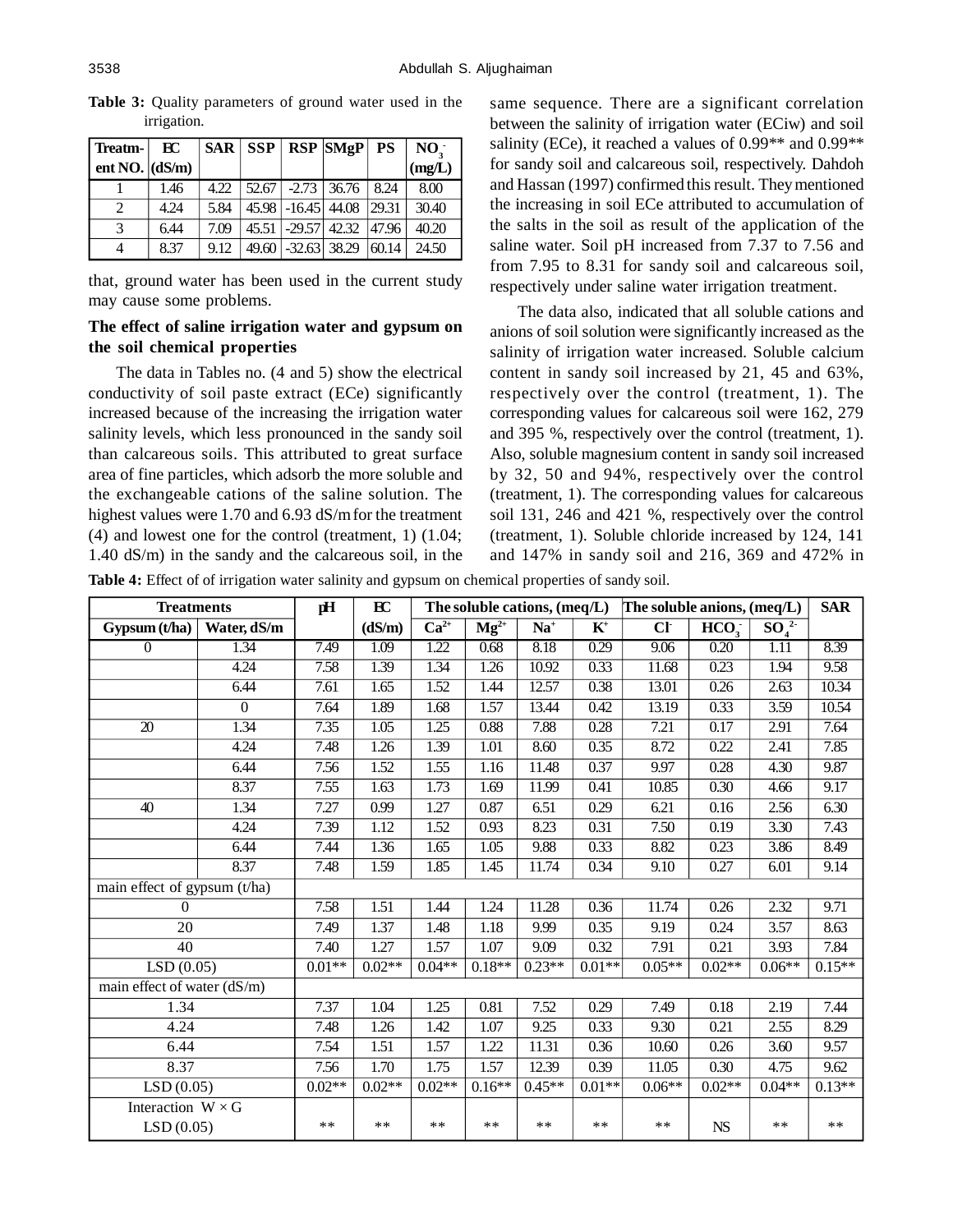calcareous, respectively over the control treatment.

Sulphate content of sandy and calcareous soil increased by increasing the salinity of irrigation water. Clark *et al.,* (1999) noticed that the soil salinity, extracted soil calcium: Ca, magnesium: Mg, sodium: Na and potassium: K, has been increased with increasing the salinity in the irrigation water. Ragab *et al.,* (2008) reported that, the soil salinity and soluble cations and anions in sandy and the calcareous soil has been increased as result of the increasing of the salinity levels of the water of irrigation. Kadam and Mahatma (2006) noticed that the soil pH; EC; Na<sup>+</sup>; Mg<sup>2+</sup> and SAR of the saturation of paste extract has been increased under the saline of the irrigation water treatments. The irrigation with saline water significantly increased SAR values in sandy soil and calcareous soil. The highest of the values is found for the treatments no. (4), while lowest values have been found for the control (treatment, no. 1). In sandy soil the percent of increases were 93, 124 and 126%, respectively over control treatment. With regard the effect of gypsum on soil chemical properties. The results indicated that soil pH, EC, Na<sup>+</sup>, K<sup>+</sup>, Mg<sup>2+</sup>, HCO<sub>3</sub><sup>-</sup>, Cl<sup>-</sup>; SAR of the saturation of soil paste extract in both sandy and calcareous soil

significantly has decreased while the  $Ca^{2+}$  and  $SO_4^{2-}$ , the content of significant increased with the application of the gypsum (Table, 4). Soil ECe, Na<sup>+</sup>, K<sup>+</sup>, Mg<sup>2+</sup>, HCO<sub>3</sub><sup>-</sup>, Cl- and SAR of sandy soil decreased by about 5.95, 13.10, 19.42, 10.56, 32.62, 16.67 and 19.25%, respectively over the control treatment. The corresponding values for calcareous soil were 16.42, 18.35, 18.21, 11.73, 48.71, 16.91 and 19.50%, respectively over the control treatment.  $Ca^{2+}$  and  $SO_4^2$  content of sandy soil increased by about 40.86 and 69.60% %, respectively over the control treatment. The corresponding values for calcareous soil were 36.63 and 261%, respectively over the control treatment. These results agree with those obtained by Kadam and Mahatma (2006).

Gypsum applied within treatment 100% GR in two splits decreased sodium adsorption ratio of the soil, (Niazi *et al.,* 2000). Similar results has been published where the gypsum has reported to be most successful chemical reclamation agent used in Pakistan (Qureshi, 1998).

## **The effect of the saline irrigation water and gypsum application on the wheat yield**

Table 6 show the effect of the saline irrigation water

| Table 5: The effect of saline irrigation water and the gypsum application on the chemical properties of the calcareous soil. |  |  |  |
|------------------------------------------------------------------------------------------------------------------------------|--|--|--|
|                                                                                                                              |  |  |  |

| <b>Treatments</b>            |             | pH        | EC       |           |                    | The soluble cations, (meq/L) |                | The soluble anions, (meq/L) |                  |          |          |
|------------------------------|-------------|-----------|----------|-----------|--------------------|------------------------------|----------------|-----------------------------|------------------|----------|----------|
| Gypsum(t/ha)                 | Water, dS/m |           | (dS/m)   | $Ca^{2+}$ | $\mathbf{Mg}^{2+}$ | $Na+$                        | $\mathbf{K}^+$ | CI <sub>1</sub>             | HCO <sub>3</sub> | $SO_4^2$ |          |
| $\overline{0}$               | 1.34        | 8.05      | 1.54     | 1.79      | 1.24               | 11.13                        | 0.99           | 12.80                       | 0.38             | 1.97     | 9.04     |
|                              | 4.24        | 8.13      | 3.91     | 4.28      | 3.76               | 30.72                        | 1.05           | 35.66                       | 0.48             | 3.67     | 15.32    |
|                              | 6.44        | 8.28      | 5.63     | 5.63      | 4.90               | 42.88                        | 1.16           | 48.42                       | 0.66             | 5.49     | 18.69    |
|                              | 8.37        | 8.39      | 7.37     | 7.22      | 6.12               | 52.40                        | 1.32           | 56.88                       | 0.73             | 9.45     | 20.29    |
| $\overline{20}$              | 1.34        | 7.92      | 1.46     | 1.70      | 1.40               | 8.60                         | 0.93           | 7.24                        | 0.36             | 5.03     | 6.91     |
|                              | 4.24        | 8.09      | 3.85     | 4.25      | 2.09               | 26.28                        | 1.01           | 23.91                       | 0.48             | 9.25     | 14.76    |
|                              | 6.44        | 8.19      | 5.44     | 5.54      | 4.14               | 37.50                        | 1.12           | 35.69                       | 0.64             | 11.97    | 17.05    |
|                              | 8.37        | 8.3       | 7.27     | 9.16      | 7.52               | 50.60                        | 1.25           | 48.40                       | 0.72             | 19.41    | 17.52    |
| 40                           | 1.34        | 7.88      | 1.20     | 1.51      | 1.05               | 7.89                         | 0.84           | 3.84                        | 0.30             | 7.15     | 6.97     |
|                              | 4.24        | 8.03      | 3.24     | 2.89      | 2.69               | 23.80                        | 0.94           | 15.90                       | 0.40             | 14.02    | 14.25    |
|                              | 6.44        | 8.11      | 4.84     | 6.26      | 3.75               | 35.14                        | 1.03           | 27.84                       | 0.57             | 17.78    | 15.71    |
|                              | 8.37        | 8.23      | 6.14     | 15.19     | 5.59               | 45.32                        | 1.18           | 31.28                       | 0.61             | 35.39    | 14.06    |
| main effect of gypsum (t/ha) |             |           |          |           |                    |                              |                |                             |                  |          |          |
| 0                            |             | 8.21      | 4.61     | 4.73      | 4.01               | 34.28                        | 1.13           | 38.44                       | 0.56             | 5.14     | 15.84    |
| 20                           |             | 8.13      | 4.51     | 5.16      | 3.79               | 30.75                        | 1.08           | 28.81                       | 0.55             | 11.42    | 14.06    |
| 40                           |             | 8.06      | 3.86     | 6.46      | 3.27               | 28.04                        | 1.00           | 19.72                       | 0.47             | 18.58    | 12.75    |
| LSD(0.05)                    |             | $0.03**$  | $0.03**$ | $0.04**$  | $0.02**$           | $0.62**$                     | $0.04**$       | 1.95**                      | $0.02**$         | $0.35**$ | $0.71**$ |
| main effect of water (dS/m)  |             |           |          |           |                    |                              |                |                             |                  |          |          |
| 1.34                         |             | 7.95      | 1.40     | 1.67      | 1.23               | 9.21                         | 0.92           | 7.96                        | 0.35             | 4.72     | 7.64     |
| 4.24                         |             | 8.08      | 3.67     | 3.81      | 2.85               | 26.93                        | 1.00           | 25.16                       | 0.45             | 8.98     | 14.78    |
| 6.44                         |             | 8.19      | 5.30     | 5.81      | 4.26               | 38.51                        | 1.10           | 37.31                       | 0.62             | 11.75    | 17.15    |
| 8.37                         |             | 8.31      | 6.93     | 10.52     | 6.41               | 49.44                        | 1.25           | 45.52                       | 0.69             | 21.42    | 17.29    |
| LSD(0.05)                    |             | $0.01**$  | $0.03**$ | $0.04**$  | $0.03**$           | $1.42**$                     | $0.02**$       | $1.33**$                    | $0.02**$         | $0.26**$ | $0.40**$ |
| Interaction $W \times G$     |             |           |          |           |                    |                              |                |                             |                  |          |          |
| LSD(0.05)                    |             | <b>NS</b> | **       | **        | **                 | ${\rm NS}$                   | <b>NS</b>      | **                          | <b>NS</b>        | **       | **       |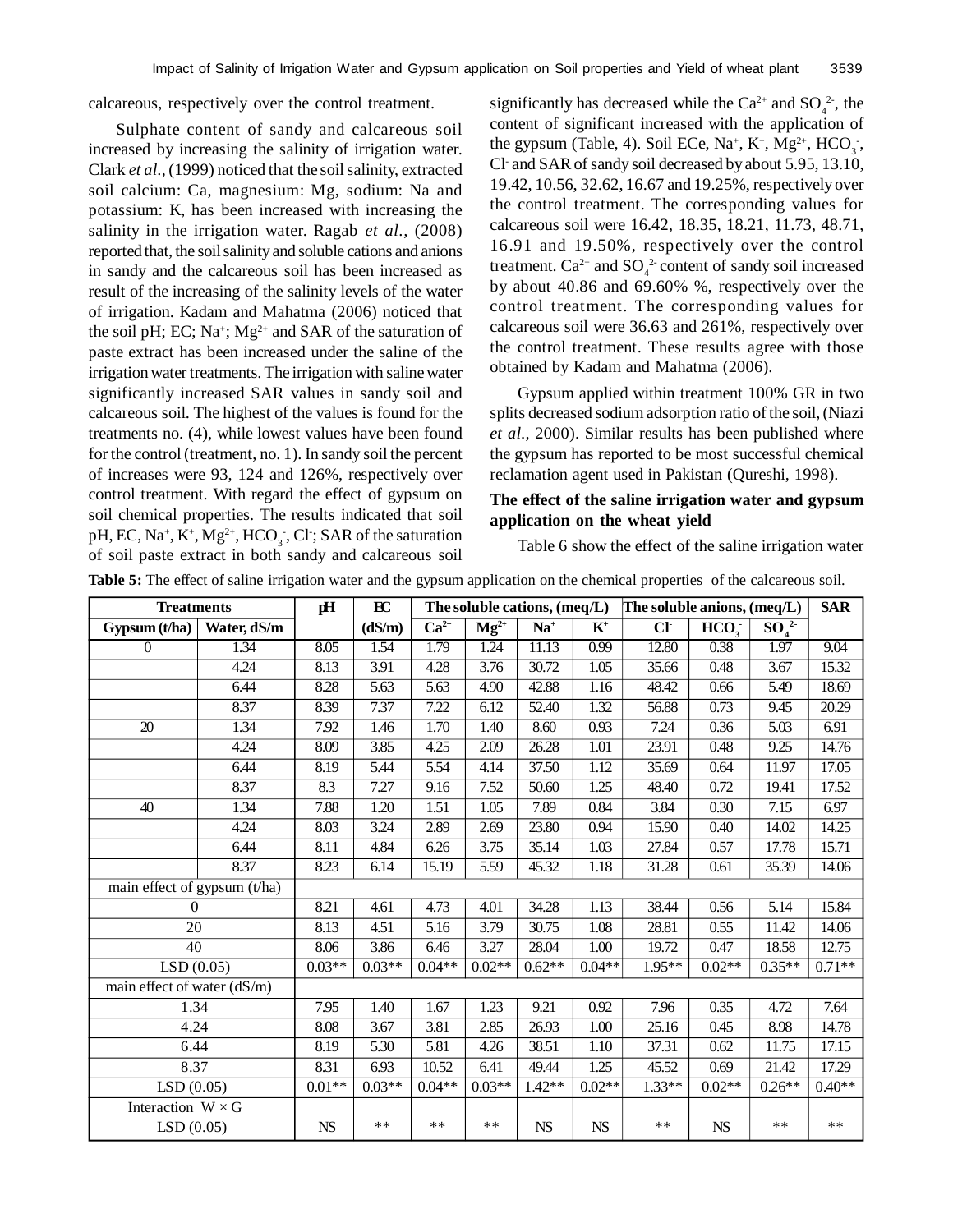and gypsum treatments on wheat grain yield. The result show, the increased of saline irrigation water has been significant decreased grain yield in pots. Wheat yield has been increased by increasing the saline of irrigation water and reach to highest at 8.37 dS/m saline level. Increasing water salinity in sandy soil reduced the grain yield of wheat by about 30, 36 and 42 %, for salinity levels 4.24, 6.44 and 8.37 dS  $m<sup>-1</sup>$ , respectively, relative to the control treatment. The corresponding values for calcareous soil were 18, 24 and 49%, respectively, relative to the control treatment. Zein *et al.,* (2003) found that wheat grain significantly affected by increasing irrigation water salinity.

With respect the effect of gypsum application on grain yield of wheat. Data in Table 6 revealed that grain yield of weight increased gradually as the application rate of gypsum increased in both soils. Grain yield in sandy soil increased by 9.0 and 15.0%, for rates of 20 and 40 ton/ ha, respectively, relative to the control treatment. The corresponding values for calcareous soil were 7.0 and 13.0%, respectively, relative to the control (treatment, 1). These results agree with those obtained by (Niazi *et*

**Table 6:** The effect of saline water and the gypsum treatments on the wheat grain yield.

|          | <b>Treatments</b>            | The sandy          | The calcareous     |
|----------|------------------------------|--------------------|--------------------|
| Gypsum   | Water,                       | soil Grain         | soil Grain         |
| (t/ha)   | EC,dS/m                      | $\gamma$ pot $(g)$ | $\gamma$ pot $(g)$ |
| $\theta$ | 1.34                         | 58.41              | 71.92              |
|          | 4.24                         | 37.27              | 58.78              |
|          | 6.44                         | 36.86              | 55.11              |
|          | 8.37                         | 31.89              | 37.44              |
| 20       | 1.34                         | 59.52              | 77.12              |
|          | 4.24                         | 45.12              | 63.66              |
|          | 6.44                         | 37.88              | 58.19              |
|          | 8.37                         | 37.52              | 40.19              |
| 40       | 1.34                         | 61.38              | 81.16              |
|          | 4.24                         | 46.43              | 67.19              |
|          | 6.44                         | 43.28              | 62.47              |
|          | 8.37                         | 38.32              | 41.56              |
|          | main effect of gypsum (t/ha) |                    |                    |
|          | $\overline{0}$               | 41.11              | 55.81              |
|          | 20                           | 45.01              | 59.79              |
|          | 40                           | 47.35              | 63.10              |
|          | LSD(0.05)                    | $2.69**$           | $1.92**$           |
|          | main effect of water (dS/m)  |                    |                    |
|          | 1.34                         | 61.38              | 77.12              |
|          | 4.24                         | 42.93              | 63.21              |
|          | 6.44                         | 39.34              | 58.59              |
|          | 8.37                         | 35.91              | 39.73              |
|          | LSD(0.05)                    | $2.36**$           | $1.44**$           |
|          | Interaction $W \times G$     |                    |                    |
|          | LSD(0.05)                    | <b>NS</b>          | <b>NS</b>          |

*al.,* 2000), they found that, the application of gypsum within treatment of 100% GR in the split doses has improved the yield of wheat with significant. The highest increase of wheat yield was (132%) has been observed in the gypsum in plots treated within the treatment of 100% GR in the one shot.

### **Conclusion**

Soil pH, EC, soluble cations, anions and Sodium Adsorption Ratio (SAR) of saturation paste extract of sandy and calcareous soils significantly increased with increasing salinity of irrigation water. Moreover, various of the gypsum treatments has resulted in the better wheat yield and the improved of the soil chemical properties by the lowering its pH, EC and SAR. Therefore, the application of gypsum could be recommended as the effective and the useful for the water and irrigation management tool for the salts-affected soil.

#### **References**

- Abdel-Nour, A.S. (1989). The interaction effects of salty water and fertilization on soil physical and chemical properties, yield and water consumption use of plant grown in different Egyptian soils. Ph.D. Thesis, Fac. Agric., Ain Shams., Univ., Egypt.
- Abo EL-Defan, T.A. (1990). Effect of organic manures on plant growth and nutrients uptake under saline condition. Ph.D. Thesis, pp. 56-181. Fac. Agric. Ain Shams Univ., Egypt.
- Alawi, B.J., I.L., E.A. Strochlein, Hanlon and F. Turner (1980). Quality of irrigation water and effect of sulphuric acid and gypsum on soil properties and Sudan grass yields. *Soil Sci.,* **129:** 315-319.
- Arafat A. and A. Abdulrasoul (2019). Simulated tomato yield, soil moisture, and salinity using fresh and saline water: experimental and modeling study using SALTMED model. *Irrigation Science,* **37:** 637-655.
- Bajwa, M.S., A.S. Josan and O.P. Choudhary (1993). Effect of frequency of sodic and saline-sodic irrigations and gypsum on the buildup of sodium in soil and crop yields. *Irrigation Science,* **14(1):** 21-26; 18 ref.
- Balba, A.M. (1995). Management of Problem Soils In Arid Ecosystems. CRC Press. 250 p.
- Bhatti, H.M. (1986). Management of irrigation water qualities for crop production. Final Technical Report of PL-480 Project. AARI, Faisalabad.
- Carter, M.R. (ed.). (1993). Soil Sampling and Methods of Analysis. Canadian society of Soil Science, Lewis Publishers. London, Tokyo.
- Chauhan, C.P.S. and S.P. Singh (1993). Wheat cultivation under saline irrigation. *Wheat Information Service,* **77:** 33-38.
- Clark, D.R., C.J. Green, V.G. Alle and C.P. Brown (1999). Influence of salinity in irrigation water on forage sorghum and soil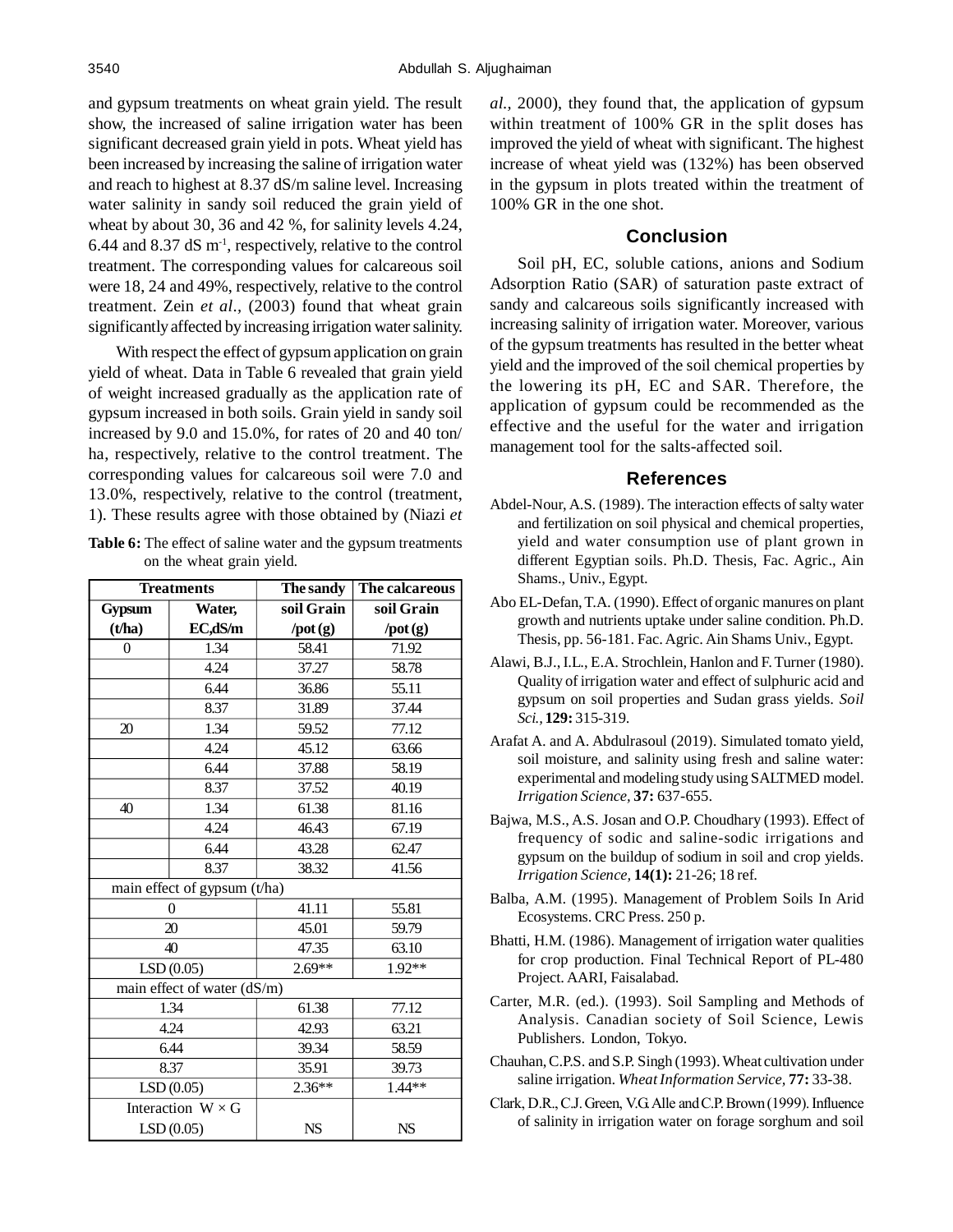chemical properties. *Journal of plant nutrition,* **22(12):** 1905-1920 (2 p.).

- Chi, C.M., C.W. Zhao, X.J. Sun and Z.C. Wang (2012). Reclamation of Saline-Sodic soil properties and improvement of rice (*Oriza sativa* L.) growth and yield using desulfurized gypsum in the west of Songnen Plain, northeast China.
- Dina A.G. (2018). Effect of irrigation with diluted seawater on coriander growth and soil properties of sandy soil amended by chicken manure and biochar. *J. Soil Sci and Agric. Eng. Mansoura Univ.,* **9(11):** 647-656.
- Dahdoh, M.S.A. and F.A. Hassan (1997). Combined effect of sewage sludge and saline water irrigation on growth and elemental composition of Broad Bean. *Egypt. J. Soil Sci.,* **37(2):** 189-204.
- Dohouha, L., M. Rajouene, R. Hafedh and A. Habiba (2018). Effects of irrigating with saline water on soil salinization (Eastern Tunisia). *Arabian Journal for Science and Engineering,* **43:** 3793-3805.
- Dosoky, A.K.R. (1999). Effect of saline water on some physical and chemical soil properties. M.Sc. Thesis, Fac. Agric., Moshtohor. Zagazig University, Egypt.
- El-Boraie, F.M. (1997). A study on the water management under arid conditions. M.Sc. Thesis, Fac. Agric., Ain Shams University, Egypt.
- FAO. (1973). Salinity, irrigation and drainage, pp. 177-204.
- FAO. (1976). Water quality for Agriculture. Irrigation and Drainage paper 29, R.S. Ayers and D.W. Westcot
- Fatih, M. Kiziloglu, Metin Turan, Ustun Sahin, Ilker Angin, Omer Anapali and Mustafa Okuroglu (2007). Effects of wastewater irrigation on soil and cabbage-plant (*Brassica olerecea var.* capitate *cv.* yalova-1) chemical properties. *J. Plant Nutr. Soil Sci.,* **170:** 166–172.
- llyas, M.R.H. Qureshi and M.A. Qadir (1997). Chemical changes in a saline-sodic soil after *gypsum application and cropping soil technology,* **10:** 247-260.
- Hussain, M.A. and M. Asghar (1984). Gypsum as an amendment for the reclamation of saline-sodic lands. *Pakistan Engg. Cong. Proc.,* **60:** 193–9.
- Hussain, T., G. Jilani, A. Haq and R. Ahmad (1993). Management of brackish irrigation water with chemical amendment in conjunction with rice culture. *Pakistan J. Soil Sci.,* **8:** 42– 7.
- Hassanein, S.A., N.F. Kandil, M.A. Abu-Sinna and M.I. Selem (1993). Effect of irrigation with Bahr El-Baqar drain water on some soil chemical properties and yield. *Com. In. Sci. and Dev. Res.,* **41:**.
- Jackson, M.L. (1967). Soil Chemical Analysis. Prentic Hall, Inc., Engle Wood Cliff., USA.
- Jackson, M.L. (1973). Soil Chemical Analysis. Prentice-Hall, Inc. India.
- Kadam, R. and Mahatma Phule Krishi Vidyapeeth (2006).

Chemical Properties of Soil and Yield of Sunflower as Influenced by Application of Saline Water and Gypsum.18th World Congress of Soil Science. July 9- 15, 2006 - Philadelphia, Pennsylvania, USA.

- Kalavrouziotis, I.K., P. Robolas, P.H. Koukoulakis and A.H. Papadopoulos (2008). Effects of municipal reclaimed wastewater on the macro- and micro-elements status of soil and of *Brassica oleracea var.* Italica, and *B. oleracea var.* Gemmifera. *Agricultural water management,* **95:** 419- 426.
- Kheir, A.M.S., M.M.A. Shabana and M.F. Seleiman (2018). Effects of gypsum, sulfuric acid and Nano Zeolite application on saline-sodic properties and wheat productivity under different tillage types. *J. soil Sci. Agric. Eng. Mansoura Univ.,* **9(12):** 829-838.
- Mostafa, M.A., M.O. Elsharawy and F.M. Elboraei (2004). Use of Sea Water for Wheat Irrigation. II. Effect on Soil Chemical Properties, Actual Evapotranspiration and Water Use Efficiency. International Conf. on Water Resources & Arid Environment.
- Niazi, B.H., N. Hussain, M. Salim, G. Hassan and A. Ali (2000). Effect of split application of gypsum on wheat yield and properties of a saline-sodic soil irrigated with brackish water. *International J. Agr. and Biology,* **3:** 234-236.
- Oster, J.D. (1982). Gypsum usage in irrigated agriculture: *a review fertilizer research,* **3:** 73-89.
- Padole, V.R. (1991). Effect of irrigation of saline and sodic water on uptake of nutrients and yield of wheat grown under salt affected condition. *PKV, Research, Journal,* **15(2):** 120-124.
- Qureshi, R.H. (1998). Management of salt affected soils of Pakistan. *Pakistan J. Soil Sci.,* **14:** 90–5.
- Ragab, A.A.M. (2001). Physical properties of some Egyptian soils. Ph.D. Thesis, Fac. of Agric. Cairo Univ., Egypt.
- Ragab, A.A.M., F.A. Hellal and M. Abd El-Hady (2008). Water Salinity Impacts on Some Soil Properties and Nutrients Uptake by Wheat Plants in Sandy and Calcareous Soil. *Australian Journal of Basic and Applied Sciences,* **2(2):** 225-233.
- Rao, D.L.N., N.T. Singh, R.K. Gupta and N.K. Tyagi (1994). Salinity Management for Sustainable Agriculture. Central Soil Salinity Research Institute, Karnal, India, p. 314.
- Rashid, M., M.Y. Shakir and M. Jamil (1994). Effect of brackish water on crop yields and properties of a soil treated with amendments. *Pakistan J. Soil Sci.,* **9:** 86–90.
- Rhoades, J.D. (1982). Soluble salts P. 167-185. In A.L. Page *et al.,* (ed.) Methods of soil analysis Part 2. Chemical and microbial methods. . 2nd ed. Agron. Monogr 9. ASA and SSA. Madison, WI.
- Richard, L.A. (1954). Diagnosis and Improvement of Saline and Alkali Soils. United States Department of Agriculture, Washington, D.C. USA, Hand book 60, p. 160.
- Richards, L.A. (ed.). (1972). Diagnosis and Improvement of